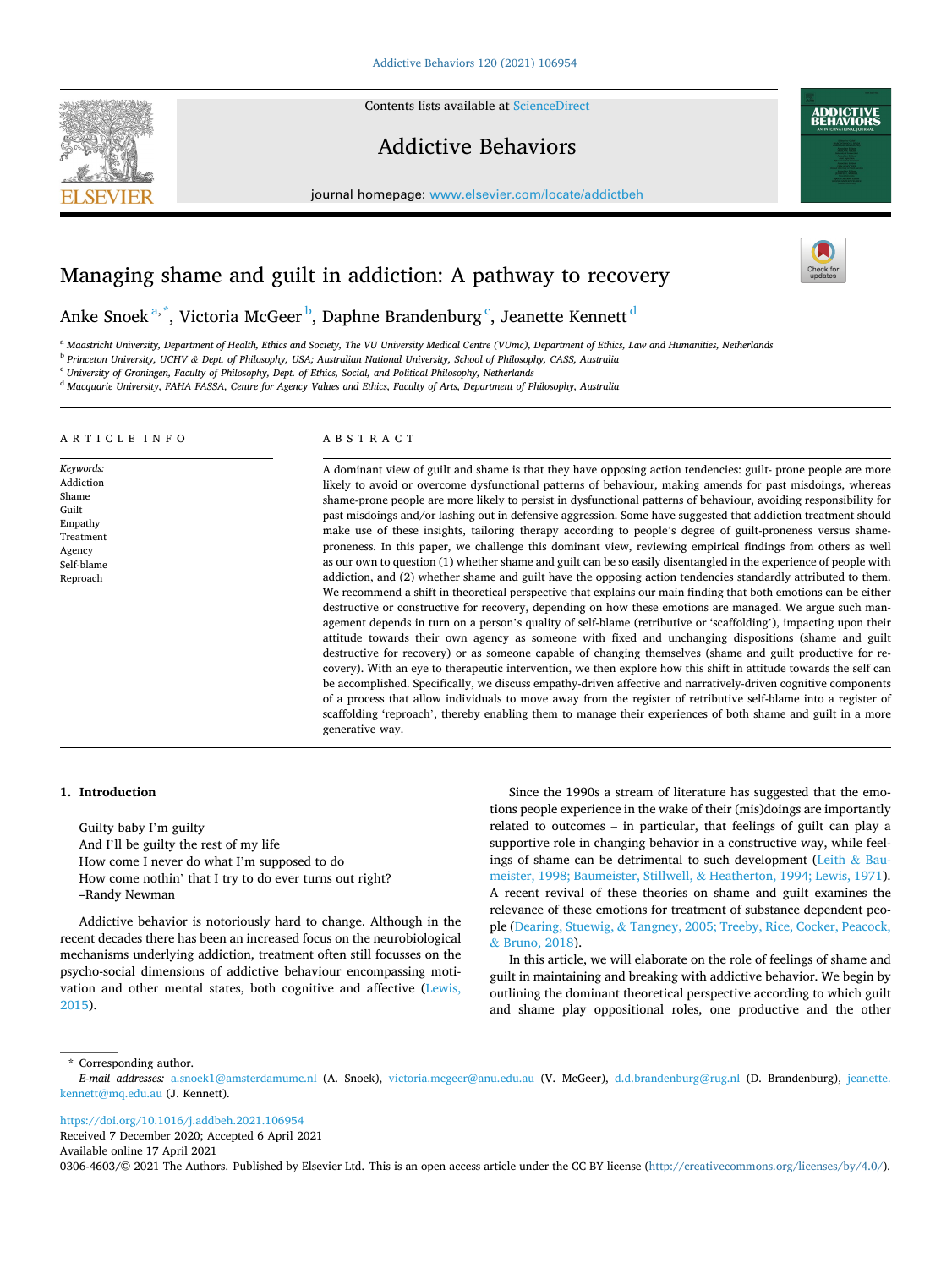<span id="page-1-0"></span>counter-productive, in moral motivation, self-control, and recovery more general. However, this dominant perspective has not gone unchallenged; and we review some methodological considerations that ground a reasonable scepticism regarding the clean separation of shame and guilt with respect to these purported roles. Finding support for this scepticism in our own qualitative longitudinal study among 69 opioid and alcohol dependent people in Australia, we present some self-report data that reveal a more complicated picture of how these emotions relate to addiction and recovery. In order to make sense of these results, we next introduce an alternative theoretical framework for understanding shame and guilt. This framework rejects the simple opposition proposed for how these emotions operate in people's moral psychology, arguing instead for a critical distinction between retributive and scaffolding experiences of each of these emotions sourced in an individual's understanding of their own agency and relationship to themselves ([McGeer, 2020\)](#page-8-0). This theoretical shift in perspective suggests that a more constructive response to these emotions does not involve eradicating shame in favour of guilt, but rather developing agential resources for managing both of these emotions in a positive 'scaffolding' way. We conclude the paper by drawing out some implications of this alternative approach for addressing the problem of recovery from addiction.

## **2. The dominant theoretical perspective on guilt and shame**

It is widely accepted that guilt and shame can be distinguished along two critical dimensions: first, with regard to their *intentional focus* – features of the situation made salient to the individual experiencing these emotions; and, secondly, with regard to their *motivational profile*  (Dearing et al., 2005; Leith & [Baumeister, 1998; Lewis, 1971\)](#page-8-0).

With respect to their intentional focus, the general consensus is that guilt highlights features of the individual's action, whereas shame highlights features of the self. ([Lewis, 1971\)](#page-8-0). A person feeling guilt who misses a meeting because of a hangover might think 'I feel bad for drinking too much and causing inconvenience to other people', while a person feeling shame might think 'I am unreliable'. Moreover, while both emotions are triggered by transgressions, feelings of guilt seem to arise in connection with a perceived violation of socially endorsed norms or principles, whereas feelings of shame are more closely associated with a perceived violation of one's own values or ideals ([Flana](#page-8-0)[gan, 2013\)](#page-8-0). Additionally, guilt is associated with other-directed feelings of empathy, whereas shame seems to interfere with empathy ([Leith](#page-8-0)  $\&$ [Baumeister, 1998; Baumeister et al., 1994; Tangney, 1991, 1995b](#page-8-0)). Hence, guilt is claimed to be a more social emotion, reflecting a person's concern with the impact of their behavior on others, while shame is regarded as a more self-centered emotion reflecting a person's concern with how others view them.

Related to this difference in intentional focus, guilt and shame appear to have quite different motivational profiles. Research suggests that shame funds two types of anti-social reaction, which may occur separately or together: (1) a desire to withdraw from others and/or avoid anything related to shame-inducing events; and (2) increased aggression towards others in a defensive attempt to shift blame for such events. Guilt, by contrast, appears to fund more pro-social behaviours, including the desire to confess, apologize, and take reparative and corrective action (Leith & [Baumeister, 1998; Lewis, 1971; Lindsay-](#page-8-0)[Hartz, 1984; Tangney, Wagner, Fletcher,](#page-8-0) & Gramzow, 1992; Tangney, Miller, Flicker, & [Barlow, 1996; Tangney, Wagner, Hill-Barlow, Mar](#page-8-0)schall, & [Gramzow, 1996; Wicker, Payne,](#page-8-0) & Morgan, 1983; Tangney, [1998\)](#page-8-0). Hence, feelings of shame are argued to be debilitating and selfdefeating, whereas feelings of guilt are seen to provide a positive impetus for constructive change [\(Dearing et al., 2005\)](#page-8-0).

Theorists argue that the differences between these two emotions are only magnified if they become dispositionally entrenched. Research suggests there are individual differences in affective style such that, in similar situations, some people are more likely to experience shame, whereas others are more likely to experience guilt ([Harder](#page-8-0)  $\&$  Lewis,

[1987; Harder, 1995; Tangney, 1991; Tangney, Wagner,](#page-8-0) & Gramzow, [1992; Tangney, Burggraf,](#page-8-0) & Wagner, 1995). This is claimed to have knock-on psychological and behaviour effects. As shame-prone individuals are dispositionally inclined to a negative view of themselves, they are more likely to experience on-going difficulties with self-esteem, anger-management, and self-regulatory strategies in general. By contrast, guilt-prone individuals, with their dispositionally-entrenched focus on the causes and consequences of their actions, are less vulnerable to the negative effects of low self-esteem and are more successful in developing strategies for affective and behavioural self-regulation, potentially mediated by their increased empathy for others [\(Tangney,](#page-9-0)  [1995a; Tangney, Wagner, et al., 1996](#page-9-0)).<sup>1</sup>

Pertinent to the problem of addiction, and in keeping with this theoretical outlook, research suggests that proneness to shame is a riskfactor for developing a substance abuse problem (as well as engaging in other risky behaviours), whereas proneness to guilt is protective ([Dearing et al., 2005; Meehan et al., 1996; O](#page-8-0)'Connor, Berry, Inaba, Weiss, & [Morrison, 1994; Stuewig et al., 2015; Treeby et al., 2018](#page-8-0)). In a questionnaire study among the general population  $(n = 281)$  in Australia, [Treeby and colleagues \(2018\)](#page-9-0) found that guilt-proneness is associated with effective strategies to regulate alcohol use and avoid alcohol related harms, while shame-proneness is not. More speculatively, the research suggests that guilt-prone individuals with substance dependency have better prospects for recovery that those who are shame-prone [\(Treeby et al., 2018](#page-9-0)).

If this research is on the right track, it opens up new possibilities for treatment. It argues for focusing clinical attention on differentiating between guilt-prone and shame-prone individuals and tailoring therapeutic interventions accordingly. For instance, the moralization of addictive behavior might have a protective effect on guilt-prone people because it evokes their feelings of guilt and, hence, their motivation to change. However, moralization could be detrimental to shame-prone people in so far as it reinforces their feelings of shame and hence their self-defeating behavior ([Quiles, Kinnunen,](#page-9-0) & Bybee, 2002). Shameprone people, so this research suggests, would be better served by therapeutic interventions aimed at down-regulating their feelings of shame in relation to their substance use, perhaps by replacing these with more 'constructive' feelings of guilt directed towards the impact of their addictive behavior on others as well as themselves ([Treeby et al., 2018](#page-9-0)).

## **3. Sceptical challenges to the dominant view**

While these therapeutic recommendations may seem theoretically sound, there are reasons to question the underlying perspective that gives rise to them, beginning with some methodological concerns arising in connection with the relevant research. Much of the empirical work that identifies guilt as a constructive emotion and shame as a destructive one measures these concepts using the TOSCA instrument (Test of Self-Conscious Affect) or its precedent, the Self-Conscious Affect and Attribution Inventory (SCAAI), both developed by Tangney and colleagues ([Tangney, Wagner,](#page-9-0) & Gramzow, 1989). However, these instruments have been criticized for only measuring adaptive forms of guilt and maladaptive forms of shame [\(Luyten, Fontaine,](#page-8-0) & Corveleyn, 2002;

<sup>1</sup> This is not to say guilt-prone individuals fail to have, or draw upon, a conception of themselves (something the dominant view of shame and guilt may tend to overlook). As one of us (Kennett) has argued elsewhere, while there are different ways of exercising self-control, one critical way is precisely by drawing on a (generative) conception of the self. More precisely, by seeing oneself as a certain kind of person, one can be motivated to shape one's thoughts, feelings and behaviour in a certain way (Kennett & [Matthews, 2008;](#page-8-0) [Kennett, 2013;](#page-8-0) [Tice, 1992](#page-9-0)). However, if someone's self-image is eroded by feelings of shame, then it stands to reason that focusing on the self (with all its liabilities) will hardly support this mode of self-control. We return to this point below.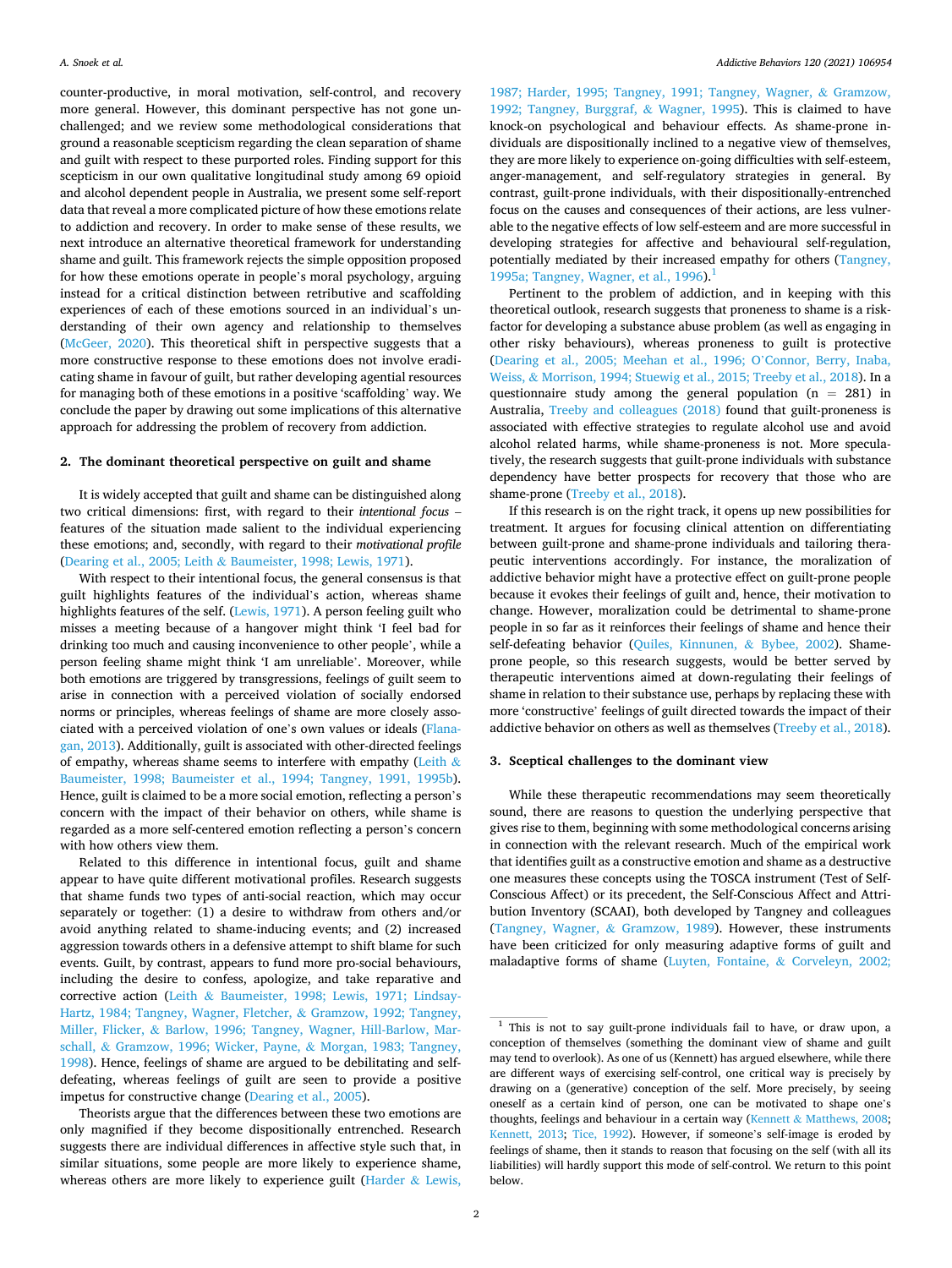Sabini & [Silver, 1997; Harder, 1995](#page-8-0)). To illustrate, the TOSCA consists of scenarios describing experiences of shame and guilt, followed by a potential reaction. An example of a scenario is: "You make plans to meet a friend for lunch. At 5 o'clock, you realize you stood him up." Potential reactions include: 1) You would think, "I'm inconsiderate", 2) You would think, "I should make it up to him as soon as possible", 3) You would think, "My boss distracted me just before lunch", 4) You would think: "Well, they'll understand." Participants then have to rate on a Likert scale whether they would react in the manner described. However, the guilt items in the TOSCA only measure appropriate constructive reactions, rather than more pathological guilt responses. The shame items, by contrast, focus strongly on maladaptive aspects of shame, and neglect more adaptive aspects of this emotion ([Harder, 1995; Sabini](#page-8-0) & [Silver, 1997; Luyten, Fontaine,](#page-8-0) & Corveleyn, 2002).

This methodological concern gives rise to two lines of scepticism challenging the dominant view, and we discuss each of these in turn. The first questions whether shame and guilt can be usefully disentangled in real world situations; and the second questions whether shame and guilt have separate and opposing action tendencies, with different implications for recovery.

# *3.1. Questioning the clinical relevance of distinguishing between feelings of guilt and shame*

As reviewed above, the dominant view argues for distinguishing between guilt-prone and shame-prone individuals who are substancedependent for the purpose of identifying helpful therapeutic interventions [\(Dearing et al., 2005; Treeby et al., 2018](#page-8-0)). However, further research shows that these emotions often occur simultaneously in the context of substance abuse, questioning the utility of making such a distinction. ([Harris, 2003](#page-8-0)).

[Harris \(2003\)](#page-8-0) presented 720 drink-driving offenders with a questionnaire after they attended court or a restorative justice meeting. This questionnaire contained several statements reflecting the phenomenology of guilt, shame, and embarrassment. The results did not show a distinction between guilt-prone and shame-prone people; rather it showed that both emotions are often deeply intertwined, and often occur 'as a single response' ([Harris, 2003](#page-8-0)). [Harris \(2003\) and Blum](#page-8-0)  [\(2008\)](#page-8-0) consequently suggest that the much-heralded distinction between shame and guilt is an artificial one that does not hold up in real life situations. Echoing this, Sabini and Silver argue that it is artificial to distinguish guilt and shame as Tangney and colleagues do. Character and action cannot be separated that neatly: "Acts for which we are guilty (and don't just in some weak sense feel guilty), do involve the self. And because they involve the self they involve shame." ([Sabini](#page-9-0) & Silver, [1997, p.8](#page-9-0))

Examining the studies of [Dearing et al. \(2005\) and Treeby et al.](#page-8-0)  [\(2018\)](#page-8-0) more closely, it seems that they also struggle with this intertwinement. Using the TOSCA, these studies distinguish not so much between shame and guilt, but between shame and shame-free-guilt, allowing for the possibility of a third category: people who experience both guilt and shame ([Dearing et al., 2005; Treeby et al., 2018](#page-8-0)). But as these studies do not specify how many people experienced only shame, rather than a mixture of both shame and guilt, no firm conclusions can be drawn about the extent of their potential entanglement. Other studies suggest it is substantial. At the very least, as [Harder \(1995\)](#page-8-0) notes, the TOSCA does not sufficiently reflect the relationship between guiltproneness and negative self-evaluation.

#### *3.2. Questioning the negative action tendencies associated with shame*

Even if these emotions are often intertwined, the dominant view still holds that feelings of shame are detrimental to recovery, while feelings of guilt herald positive change. A second line of criticism challenges this claim.

In the more general context of coping with moral failure, a growing

body of literature outlines and defends a positive role for shame in motivating a person to change for the better (Gausel  $\&$  Leach, 2011; Gausel, Leach, Vignoles, & Brown, 2012; Kristjánsson, 2014; Lickel, Kushlev, Savalei, Matta, & [Schmader, 2014; Stichter, 2020; Sabini](#page-8-0) & [Silver, 1997](#page-8-0)). Indeed, [Sabini and Silver \(1997\)](#page-9-0) argue that the anticipated or "prospective" shame (Kristjánsson, 2014) associated with a negative evaluation of certain character traits can help prevent individuals' behavior going astray.

In the literature focussed more narrowly on addiction, both [Flanagan](#page-8-0)  [\(2013\) and Sawer, Davis, and Gleeson \(2020\)](#page-8-0) have contested the claim that feelings of shame are detrimental to recovery. They both resist the claim that a negative evaluation of the self necessarily leads to selfdefeating behaviour, arguing that it can also promote attempts to redeem oneself. Flanagan argues that shame can play an important role in making people reflect on their normative failures: their failure to control their behavior and their failure to live up to the standard of a good life that they set for themselves [\(Flanagan, 2013\)](#page-8-0). Such shame can play an important role in recovery if it is not accompanied by moralization; the idea that addiction is a moral failure. Following Pickard's concept of responsibility without blame [\(Pickard, 2017\)](#page-9-0), Flanagan proposes a shame without blame (we discuss Pickard's approach in more detail in [Section 5](#page-3-0) below). In their study of the narratives of people in recovery [Sawer et al. \(2020\)](#page-9-0) likewise found that shame can play an important role in recovery when people found a safe place to talk about it and make sense of their feelings of shame.

[Miller \(2003\)](#page-9-0) shows how a negative evaluation of the self can lead to a positive change of behavior. He describes the following true story: A heavy smoker is about to pick up his children from school. It is raining heavily. When he is almost there, he notices that he is out of cigarettes, and although he sees his children standing in the rain waiting for him, he changes direction to buy cigarettes. But just at that moment, he is struck by the following thought: 'I don't want to be the kind of person who leaves his children standing in the rain to buy cigarettes'; and he subsequently quits smoking [\(Miller, 2003; Premack, 1970\)](#page-9-0). Although in this example the smoker doesn't say he is ashamed, he certainly evaluates himself negatively, presumptively with a strong degree of negative affect: 'I am the type of person that leaves his children in the rain to buy cigarettes'. However, instead of dwelling on what these thoughts and feelings indicate about his character, he decides that he does not want to be this type of person and successfully changes his behavior.

# **4. Empirical findings from our own study: questioning the constructive role of guilt**

Findings from our own qualitative study support these sceptical challenges to the dominant view. But in this section we go further in questioning the positive motivational force the dominant view associates with guilt in particular.

Two of us (AS & JK) did a qualitative longitudinal study on how people with opioid and alcohol dependency in Sydney, Australia, saw their self-control and agency ( $n = 69$ ). During the first interview, we used a timeline to support the respondents in narrating their life stories ([Adriansen, 2012\)](#page-8-0). At the end of the interview, we asked them to elaborate on their goals for the next year and the future in general. We did follow-up interviews four times over three years. Each interview, we recapitulated their goals from the former year, and asked them how their year has been, and what got in the way of reaching their goals, whether their goals changed and why. All interviews were recorded, transcribed ad verbatim, and analysed in Nvivo. Respondents were mostly from low socio-economic backgrounds.

The focus of this study was addiction, self-control, and recovery in general, with results extensively published and discussed elsewhere (Kennett, Matthews, & [Snoek, 2013; Snoek, Levy,](#page-8-0) & Kennett, 2016; [Snoek, 2017; McConnell](#page-8-0) & Snoek, 2018). But while the study was not specifically designed to examine feelings of guilt and shame, we were struck by the role self-reported feelings of guilt in particular played in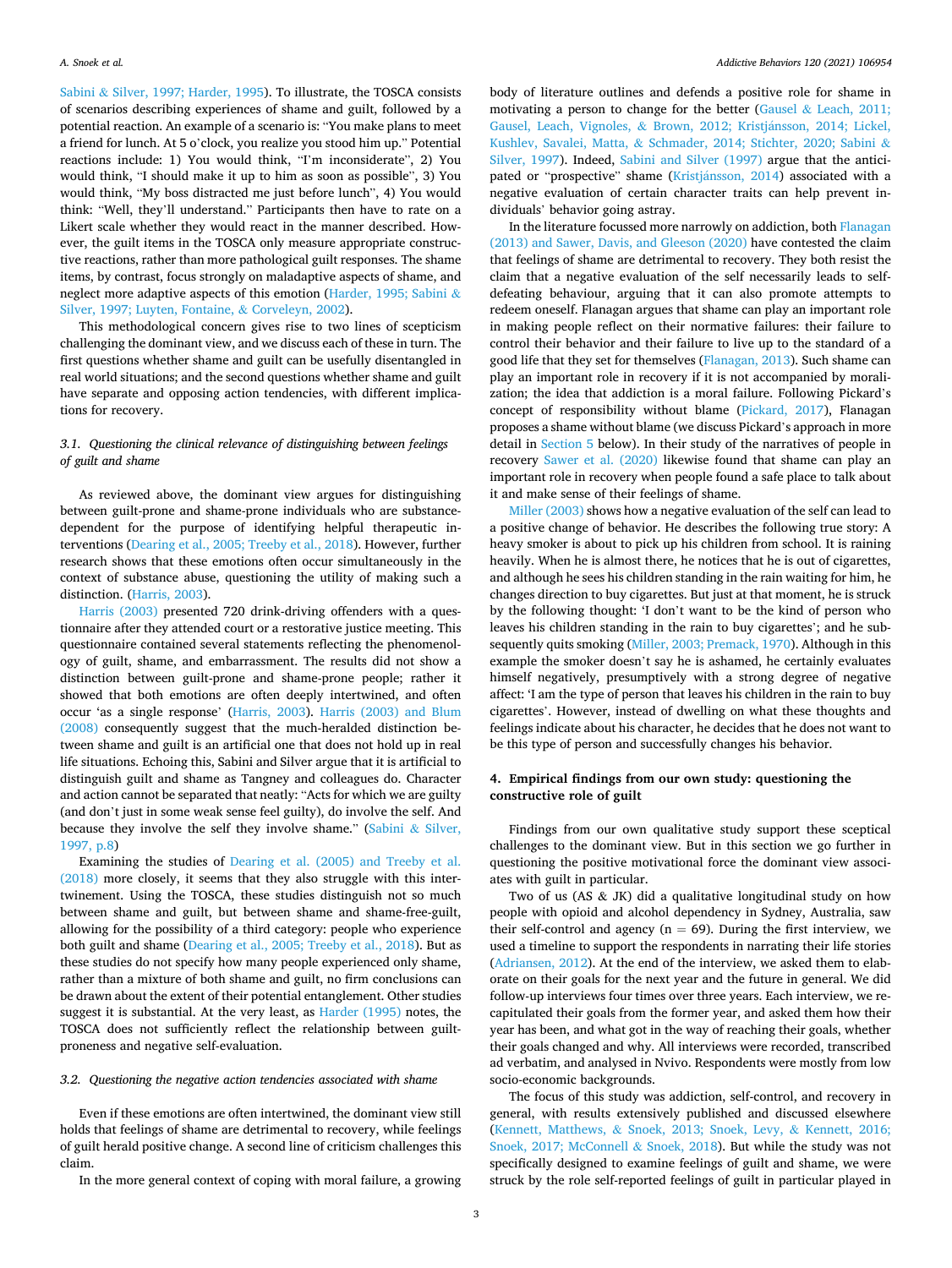<span id="page-3-0"></span>maintaining addictive behavior. We present these findings here.

Feelings of shame and guilt are often reported by people with substance dependency (O'[Connor et al., 1994; Meehan et al., 1996; Flana](#page-9-0)[gan, 2013; Ehrmin, 2001](#page-9-0)). These feelings were also extensively reported in our study. Respondents regarded shame as detrimental to recovery, which seemingly supports the dominant view discussed above:

*I think the biggest thing probably would be to try and cut out the shame around it and to you know seek support or … one thing I found really helpful is the internet and Tumbler and different forums and just reading about people … people's own experiences with any kind of addiction or … yeah, anything like that just to normalise it a bit more and cut out that isolation and shame, I think that's … that's hugely important or has been for me. (R17C)* 

*Try not to be ashamed, I would say. Because you've got … they've got enough problems as it is, just if you can cut the shame out, that stops … I think it [feelings of shame] stopped me from getting better for a long time because I couldn't address it properly because I felt so guilty. (R22)* 

However, contrary to the dominant view, self-reported feelings of guilt did not help them change their behaviour for the better. On the contrary. Based on our coding system, one of the nodes that appeared in several interviews was 'guilt reinforces use'. Thus, feelings of guilt, so far from igniting behavioural change, appeared to result in avoidance by reintoxicating oneself, in order to not feel guilt:

*I don't want to feel, I don't want to think because when I think and feel I'm that guilty now, the guilt and shame of the last four or five years, I haven't been there for my kids, I haven't even spoke to them, I don't know what's going on, I haven't seen a picture, there's so much guilt there and shame and anger and all that that I just think, stuff it I just want to get off my face so I don't have to feel that pain. (R58)* 

*I just beat myself up because I'd stuffed up so many times with things. That's why I drank as well, it wasn't to self-harm myself, it was just to, like I say, get drunk and stop thinking about what I'd done wrong and where I went wrong. (R12)* 

*It's not like: 'am I going to do it, I'm not going to do it', it's like: 'no I'm just doing it' and then I wake up in the morning and go 'oh what have I done, oh I'll just have another drink.' (R10)* 

In the quotes above, the respondents explicitly target their guilt feelings, as these are associated with their actions (not trying to connect with their children, stuffing up many times); they are primarily focussed on what they have *done*. In the quotes below it is less clear whether the respondents refer to guilt or shame as discrete emotions or, in support of the entanglement thesis, some mixture of the two. However, judging from these self-reports, both emotions are clearly experienced as reinforcing use:

*I: So you need the heroin to get out of bed? And is that because you're feeling physically sick or for some other reason?* 

*F: Yeah. 'Cause I'm feeling physically sick. And I guess also like all the guilt and shame that has come on through like using. (R21)* 

*I: And when do you start to regret things? Is it while you're doing it?* 

*J: After the next day and then I go down the road and I get another bottle just to make me feel better. (R33)* 

*I: So you would say you drink because of the hurt and the loneliness? A: Yeah and the guilt. The guilt and the shame yeah. (R36)* 

*Yeah oh it [the regret] is just constantly in the back of your head and that's just even more of an excuse to drink and to just eliminate that or just for it to go away for a while but then the next morning or when you wake up sober and it's there 10 times as worse and it's just like a revolving circle. (R45)* 

*I: And what do you think you got out of the drinking when you relapsed? S: Well, I think it was just … not an escape, but just something to numb the guilt and the shame. And just how much I'd let myself down. I had everything going for me and, you know, just those few drinks just really just didn't help at all. (36D)* 

For these respondents, substance use seems to be a way to selfmedicate against feelings of shame and guilt alike, rather than motivating them to make amends. In sum, contrary to the dominant view, our respondents did not give a central place to guilt feeling in their recovery.

Given that our study used self-report, it might be objected that people often use the words guilt and shame interchangeably in everyday language (Leith & [Baumeister, 1998](#page-8-0)). So it is unclear whether our respondents are guilt-prone or shame-prone. However, when reviewing qualitative studies, both [Tangney \(1995a\)](#page-9-0) and [Harris \(2003\)](#page-8-0) found that shame narratives were often followed by references to the self, and guilt narratives by descriptions of actions [\(Lindsay-Hartz, 1984; Niedenthal,](#page-8-0)  Tangney, & [Gavanski, 1994\)](#page-8-0). This is evident in the quotes from our study as well. So, once again, our evidence indicates that feelings of guilt can be just as counter-productive for recovery as feelings of shame; we see no evidence that feelings of guilt are particularly ameliorative in this sample.

In sum, we think our own empirical findings coupled with the sceptical material we reviewed in [Section 3](#page-1-0) are sufficient to question the theoretical validity of the dominant view and its utility in guiding therapeutic interventions aimed at supporting recovery from addiction. The relevant challenges from these two critical sections can be summarized as follows: (1) guilt and shame often constitute an intertwined emotional response to perceived self-failure, casting doubt on the feasibility of eliminating the 'shame' strand of this response; (2) feelings of shame are not always, and so not necessarily, detrimental to recovery; and, finally, (3) feelings of guilt are not always, and so not necessarily, conducive to recovery. But these challenges also suggest that we need a new theoretical framework for understanding how both of these emotions can have either negative or positive effects in a person's moralpsychology. In the remainder of this paper, we offer such a framework and discuss its implications for addiction and recovery.

## **5. Two styles of 'self-blame': retributive and scaffolding**

One of us (McGeer) has proposed an alternative framework for understanding the complex working of shame and guilt in people's moral psychology – in particular, why these emotions can sometimes exert a positive motivational force supporting self-regulation and recovery, but nonetheless often fail to do so ([McGeer, 2020\)](#page-8-0). We outline this framework in the next two sections, using important contributions from [Brandenburg \(2019\)](#page-8-0) and [Brandenburg and Stribjos \(2020\)](#page-8-0) to emphasize and enhance its central features.

In keeping with previous work on shame and guilt, we agree that these emotions can be differentiated in terms of their foci of attention: in feeling guilt, subjects are more directly focussed on problematic aspects of their behavior, whereas in feeling shame, they are more directly focussed on problematic aspects of themselves (their attitudes and dispositions). But we disagree that focusing attention in these different ways is in itself responsible for the opposing motivational profiles theorists have come to associate with these emotions. We do not deny that feelings of shame can motivate a range of anti- social and self-defeating attitudes and behaviours (avoidance, withdrawal, denial, deflecting blame on to others, and defensive aggression), but so too may guilt. And, likewise, we find that shame and guilt can both be implicated in motivating more pro-social and self-supporting attitudes and behaviours (apology, making amends, committing to do better, learning to trust oneself and others, developing compassion, etc.). Hence, we conclude another factor is at work in sustaining an anti-social versus pro-social motivational profile.

That factor, we think, is blame. Shame and guilt are natural emotional responses to being the target of another's blame – to be judged by them and to be found wanting. But we don't need others to be the target of someone's blame. We can blame ourselves – and when we do, we endorse the view that we are at fault, intensifying the shame and guilt we feel in consequence. But the intensity of these emotions is not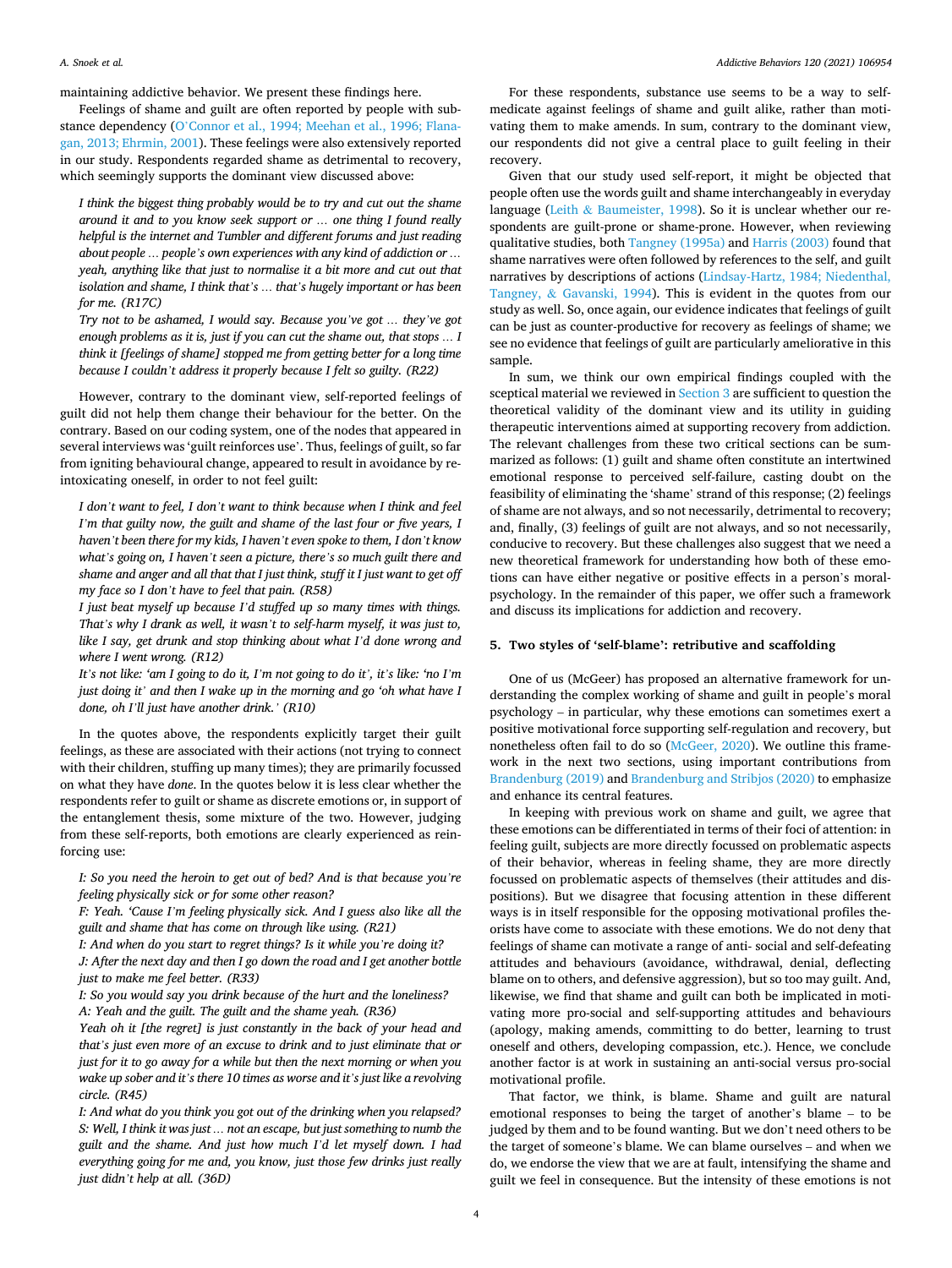the thing that really matters in terms of how well we manage them. What matters more is the manner or mode in which we blame ourselves.

But what exactly do we mean by 'blame', whether directed towards the self or directed towards others? Blame is generally understood to involve a critical stance of holding responsible. But its manifestations are various, leading philosophers and psychologists into vigorous disputes about its essential, or at least canonical nature, with these disputes funding substantial differences in how the term is used. $<sup>2</sup>$ </sup>

For instance, one sharp point of disagreement concerns whether blame essentially involves having (or expressing) hostile feelings, thought and attitudes towards the person blamed. Hanna [Pickard \(2011\)](#page-9-0)  thinks that it does, and argues for a more supportive form of holding responsible that does not involve blame. In her view, adhering to a practice of 'responsibility without blame' is particularly important in therapeutic contexts, where hostile responses to persons who struggle with addiction or personality disorder, reinforce stigma and undermine their recovery. But, as Pickard argues in collaboration with Nicola Lacey, a more general practice of 'responsibility without blame' would be a very good thing since more detached (i.e. non-hostile) ways of holding people accountable to norms is a better, more empowering way of encouraging norm-compliance (Lacey & [Pickard, 2013](#page-8-0)).

[Brandenburg and Stribjos \(2020\)](#page-8-0) critically expand on the framework of responsibility without blame, adding that our practices of holding accountable need not be detached in order to be conducive of recovery. Indeed, the types of retributive blame that Pickard describes fail to facilitate recovery, but other types of reproachful engagement can be helpful. 'Reproach' is here introduced as a term of art to capture nonhostile forms of negative affectivity often associated with blame; forms that seek to engage rather than exclude or punish.<sup>3</sup> There are a number of reasons for promoting moderate responses of this type towards the moral failures of others. One reason is that within engaged human relationships, it is hard or even impossible to avoid being negatively affected by perceived moral mistakes or failures. Hiding such feelings can be misleading and confusing to others. A controlled and moderate expression of these responses signals that you stand in an honest and transparent relationship to the person [\(Rogers, 1957](#page-9-0)). At the same time, having such responses is often indicative of the fact that one respects the other person and cares about the wrong that occurs ([Strawson, 2008; McGeer, 2011\)](#page-9-0). Therefore, a controlled and constructive reproachful response may engage others in a way that displays your respect for them and concern about what they do ([Bran](#page-8-0)denburg & [Strijbos, 2020](#page-8-0)).

Another important reason for engaging in constructive reproachful interactions is setting an example for how to deal with moral failures, whether these are the failures of others or our own. Holding responsible is a social activity; but it is an activity we internalize from our wider culture and, importantly for this paper, come to direct towards ourselves. A practice of constructive reproachful engagement, not only with others, but with ourselves shows how it is possible to reflect on, and respond to, our own moral failures in a way that constructively manages the negative self-directed emotions such failures typically bring in their wake (we return to the topic of 'self-blame' below) (See [Brandenburg](#page-8-0)  $\&$ [Strijbos, 2020\)](#page-8-0).

One further point deserves emphasis. This reproachful style of response need not presume that a failing agent is 'blameworthy' for their behavior in the standard sense [\(Brandenburg, 2019](#page-8-0)). The question whether the person's transgression was entirely voluntarily, expressed ill will towards others, or whether they could (in some sense of the word) have done otherwise, is bracketed and can be set aside when one

engages in these more forward-looking reproachful responses to the person. The agency that *is* implied in such engagement is explicitly developmental – i.e. it is the ability to grasp and constructively respond to these forms of reproachful engagement (see too: [McGeer, 2011,](#page-8-0)  [2018b\)](#page-8-0).

In response to Pickard it should be mentioned that a number of philosophers have proposed and defended accounts of blame that are consistent with the type of reproach described here, McGeer among them (see, too, [Fricker, 2016, McKenna, 2012, Macnamara, 2015](#page-8-0)). Drawing on a range of empirical findings, McGeer and colleagues have argued that affectively-laden blame can occur in one of two modes: 'retributive' and 'scaffolding' (Funk, McGeer, & [Gollwitzer, 2014;](#page-8-0)  [McGeer, 2013, 2018a; McGeer](#page-8-0) & Funk, 2015; McGeer, 2020). Retributive blame focusses on simply condemning people for their faults. It is exclusively backward-looking (concerned with past doings); it is punitive in intent; and it is non-dialogical in structure – i.e., it invites no response from the person blamed other than accepting condemnation as their due. Scaffolding blame, by contrast, is focused on calling people to account for their faults or failures. While it takes account of past behavior, it is primarily forward-looking (concerned with potential future doings); it is transformative in intent; and it is essentially dialogical in structure – i.e., it calls on the person to make amends where amends are due; it calls for apology, self-examination, self-adjustment and reform. Further, because scaffolding blame insists upon these things, it conveys a hopeful message to the person blamed despite its critical stance – viz., that they have what it takes to understand and amend their behavior going forward; that they are agents of potential and not just agents with unchanging and unchangeable faults. To indicate the lack of punitive, hostile intent associated with this form of affectively-laden blame, we shall henceforth refer to it as 'scaffolding reproach'. 4

Retributive blame and scaffolding reproach are very different in character, affecting how the person held responsible experiences guilt and/or shame in consequence: as indicative of standing faults, whether of behavior or character, that are fixed in time; or as indicative of faults or failures that can be understood, addressed and changed – again, whether these are faults and failures of behavior or character. Unsurprisingly, blame in the retributive mode is counter-productive in fostering positive change. Indeed, it is fundamentally disempowering, since 'taking responsibility' from the retributive point of view primarily involves the passive acceptance of deserved condemnation and punishment for past deeds; it does not call for or support any pro-active efforts on the target's part to engage in serious self-examination and lifestyle improvements going forward. So why blame in the retributive mode?

Unfortunately, this style of blame comes naturally to human beings. In fact, both styles of blame come naturally to us, often co-occurring in our psychology (McGeer & [Funk, 2015; McGeer, 2013\)](#page-8-0). So the problem is one of transforming the urge to engage in retributive blame into a more hopeful, forward-looking determination to engage in scaffolding reproach: moral criticism that takes the business of transformation and development seriously. This is challenging enough when a person's blame is directed towards others. But it is particularly challenging when

 $2$  Indeed, the authors of this paper are not of one mind on this topic, so what follows is an attempt to emphasize the important themes on which we largely agree (with notes indicating minor points of disagreement) 3 Tellingly the word 'reproach' is thought to derive from the Latin *repropiare* 

one meaning of which is to bring close or into dialogue.

<sup>4</sup> As a minor point of disagreement, one of us (McGeer) does not think strong negative affect is necessarily hostile or, better, *retributive* (understood as a concern with making the target suffer), so is inclined to downplay the need for some milder affective response that Brandenburg and colleagues associate with 'reproach'. Still, what matters for our purposes and where we are in full agreement, is that one can have negative emotional responses to one's own or other's faults and failures that are not retributive or hostile, but facilitate the forward-looking aims associated with responsibility: self-examination, adjustment, and reform or development. Importantly, as we will shortly argue, these are the sorts of responses that, when directed towards the self, explain how guilt and shame can play a positive role in self-improvement and recovery.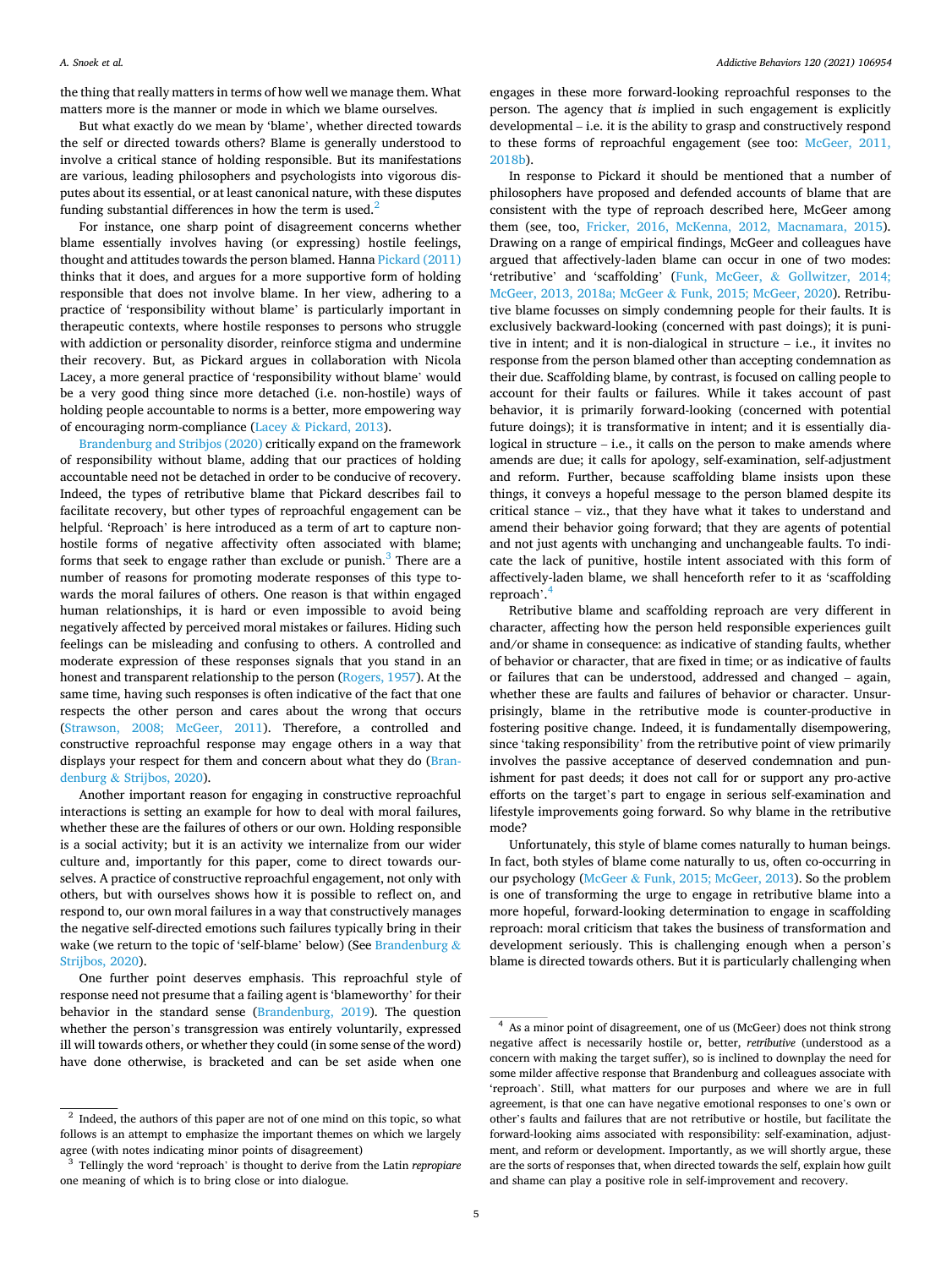a person engages in self-blame; and all the more so when they view their faults as serious and persistent ([Stichter, 2020\)](#page-9-0). Here the path of least resistance is to embrace a retributive, condemnatory style of blame that requires nothing more than wallowing in feelings of guilt and shame, accepting bad things that happen as one's due or even actively engaging in self-destructive behaviours (such as more substance use) as a form of deserved punishment. As Stichter explains, the cognition of one's own moral failure creates distress, which often quite naturally prompts responses like avoidance or defensiveness. These responses stand in the way of self-improvement and need to be actively moderated and managed in order to allow for the development of moral skills [\(Stichter,](#page-9-0)  [2020\)](#page-9-0).

The findings from our study make sense in terms of this shift in theoretical thinking. While it might be argued that people who engage in retributive blame are more likely to feel shame than guilt, we saw no evidence of this. As noted above, respondents in our study tended to report a mixture of these feelings, with guilt figuring prominently in their experience of persistent blameworthiness and self-condemnation. Nor did we see evidence of guilt-feelings simply replacing those of shame, as individuals managed to shift into a more productive mode of self-blame. What did become evident is a reduction in the torturous experience of these emotions, as respondents learned to manage them better in the context of taking a more pro-active, hopeful, and forwardlooking stance towards their own agential capacities – the very hallmark of scaffolding reproach. As one respondent stated:

*.. I don't feel guilt and shame anymore because that was just a waste of time 'cause that's just beating myself up and it doesn't get me anywhere it just makes me worse. So there are times when I feel, 'oh, I'm a shit daughter sometimes', but I think, 'well, making myself think that and believing it is just making it worse, there's no point …' it's what it is and what I've done is what I've done and I can't go back so there's no point. So, I think that's where my attitude's changed that … even though I did used to feel guilty and I always used to think, 'oh my God, I've wasted so much time and all that', it's not getting me anywhere by thinking or dwelling on it. I just need to move forward. (…) if you stare in the mirror and go, 'I am guilty, it's not getting me anywhere.' (…). It's not going to get me anywhere except to the bottle shop. (…) But I wrote down a list of things that I felt guilty for and then I wrote next to it another list, why did I feel guilty about it and then I wrote where's the evidence that I should feel guilty about it and then I did another list and … what can I do to change it. (R36C)* 

Important to this respondent is not the kind of emotion she experiences – guilt versus shame; rather what matters is *how* she experiences these emotions. And this we argue is shaped by her attitude towards herself: not as someone defined and fixed entirely by her past deeds, hence continuously punished by her shame and guilt; but rather, as someone capable of change and recovery, using these emotions constructively as a guide to the work she needs to do. Such work naturally leads to their replacement with more positive, normatively fitting self-directed emotions such as hope-for-oneself, self-trust and selfforgiveness ([Flanagan, 2013; Sawer et al., 2020](#page-8-0)). As our respondent notes, "I don't feel shame and guilt anymore".

# **6. Scaffolding reproach: cognitive and affective dimensions**

Thus far, we have claimed a more fruitful theoretical approach to understanding how people experience guilt and shame is through the lens of understanding their mode of self-blame, and in particular how this mode of self-blame impacts upon their attitudes towards their own agency. If they feel their entire identity is bound to their dysfunctional past and is thereby appropriately condemned, it matters little if they are guiltily pre-occupied with a series of bad deeds or shamefully preoccupied with their bad dispositions and bad character. Neither emotion is likely to motivate self-supporting attitudes or behaviour.

What is needed instead is a strategy to shift them out of the backwardlooking register of retributive self-blame and into the forward-looking register of scaffolding self-reproach.

We noted above that a key cognitive element in making this shift involves a changed attitude towards the self: in particular, to viewing oneself as more than the sum of dispositions and traits that led to past dysfunctional behaviour. It involves envisaging a different kind of self – not just one with different traits and dispositions, but one that has the power to bring that self into being. In the following section, we will have more to say about how this shift in attitude is cognitively supported. But in this section, we focus more directly on the affective elements involved. However, contrary to the standard preoccupation with shame versus guilt, we highlight a distinctive affective process that is perhaps more fundamental. Specifically, we focus on the importance of empathy in supporting this shift in attitude, emphasizing in particular that it is not just empathy for others that matters; equally important is developing empathy for oneself [\(McGeer, 2020](#page-8-0)).

Philosophers and psychologists have long emphasized the importance of empathy in developing a properly attuned capacity for moral agency – empathy for what others experience in their situation. Of particular importance is having an empathetic response to other people's suffering, especially when we are the cause of that suffering. In fact, [Baumeister et al. \(1994\)](#page-8-0) see this as the source of guilt feelings, noting that proneness to guilt is empirically correlated with empathy ([Tangney, 1990, 1991](#page-9-0)). We think that shame, too, can result from an empathetic awareness of others' distress. But what it more interesting is how both of these emotions – shame and guilt – can actually block a properly-tuned empathetic response to others (and self) when they are experienced in an excessively self-punishing mode. We therefore suggest that empathetic responsiveness to others depends upon developing some empathetically mediated concern for one's own distress in experiencing shame and guilt, and a newly discovered agential power to manage these emotions more productively.

In the next section, we report a case study from our empirical work demonstrating how empathy for others and empathy for the self are codependent. In particular, we focus on how this respondent is able to develop a proper concern for others by relating to himself in a new way, no longer seeing himself as simply a victim of self-punishing guilt and shame, but as someone who can take responsibility for his emotions out of concern for how they are impacting upon himself and upon those around him.

# **7. Case-study Tom: from bashing oneself up to future-oriented self-empowerment**

Tom has been addicted to heroin since he was 16 years old. His father was a violent man, and when Tom was 14, his parents split up. Tom started acting out – smoking pot, stealing a car – and his father threw him out of the house. After living on the street for some time, he moved in with some heroin dependent friends and became addicted as well. In his thirties, he briefly gave up heroin and he got married and had four children, but relapsed again in his late thirties. At the age of 45, he regained some stability: found housing, got on methadone, remarried. But his substance use was still not really under control. We first interviewed him at the age of 48. A few weeks prior to our meeting he almost died of an overdose. But directly following this, though still using, he reported a shift in thinking, specifically highlighting a "moment of clarity":

*"It sort of slammed home that somebody else was involved and I was hurting people around me, whereas before that, it never concerned me."* 

Expanding on this moment of clarity, he reports realizing that his current behaviour is very selfish towards his loved ones, mainly his wife and his mother. In fact, he comes to see himself through his mother's eyes, as 'selfish':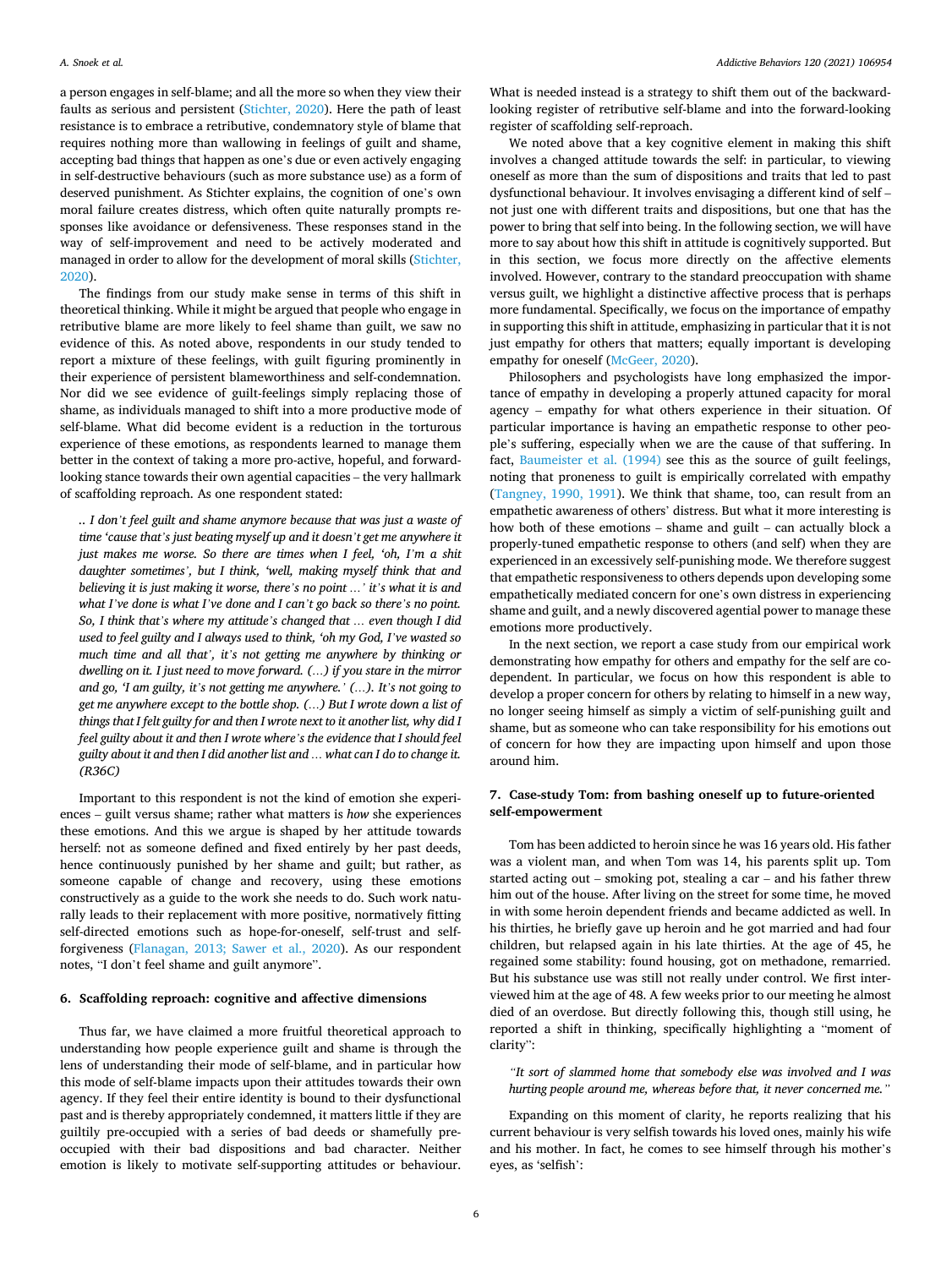*"My mother's been a major influence. She's still in the picture, and it was actually her that said quite a few years … probably several years ago* – *'you're selfish, how can you do this, you're so selfish to yourself and other people'. That actually rang home, and the penny dropped, yeah, four weeks ago. It was, 'wow, (…) I left four kids behind, I left all sorts of things, and all sorts of great opportunities, and yeah.' But that's not said in a guilt trip, that's said in realization that I just can't continue that way anymore, it's just ridiculous, yeah."* 

What instigates this moment of clarity in which Tom sees himself in a new way, as much as he sees others in a new way? Notably, this shift in perspective involves a dramatic shift in "concern", but not just in his concern for others. Importantly, he shows a distinctive shift in concern for himself, as someone who's been operating in a 'ridiculous' and unnecessary way. And it is this shift in concern for himself, as someone who 'deserves' something better, that allows him to handle his feeling of guilt and shame in a forward looking self-reproaching way that avoids selfpunishment and opens up new possibilities for himself going forward:

*"Part of my use was to punish myself and when I did use I would punish myself more by … because I would be regretful and thinking 'oh why did I do that?' and then it would become a prolonged punishment and 'oh well you don't deserve any better' and all this sort of stuff you know thinking to myself (…) I would bash myself up, something chronic, guilt-wise.* 

*"All these things come up in your life and you can either give up and run and jump into your old life behaviours or what I'm choosing to do is stand up (…) So I guess yeah sitting back assessing the situation for what it is and not collapsing and falling over and giving up.* 

*"I knew I was an intelligent, smart person at the start but I acted pretty darn … I acted pretty selfishly and stupidly by reaching out to drugs. But I don't condemn myself for that anymore, that's an experience I went through but now with my faculties I'm going to use that experience not as a waste but something … as a strength for other people.* 

*"I don't want to suffer that anymore, Anke. The guilt, the shame and the self-condemnation."* 

Tom clearly shows a shift in his attitudes toward himself, becoming more generatively future-orientated so far as he feels empowered to bring that future about. When we ask him whether he has found his purpose in life, he replies:

*"No well I wouldn't say I've found it, I knew it. I've unlocked it and I've allowed it just yeah, absolutely just become the forefront, the future and it … like the present and the future of my life is my purpose, yeah."* 

While this is a single case study, other respondents in recovery, similarly tortured by feelings of guilt, shame and self-condemnation, report that an important step forward involved developing a concern for themselves coupled with the cognitive realization that they are not simply victims of these emotions, but can take responsibility for how they experience them – no longer in a "self-bashing" way, but in a way that gives them valuable future-oriented insights into how they should manage their lives and their relationships with other people.

Below is a quote from the respondent we cited before. Her coping strategy with guilt is to make lists of the things she feels guilty for, and determine whether there is anything she can do to make amends, or whether it is unproductive guilt.

*"I thought there has to be a way to get over guilt, because it doesn't serve anyone any purpose. (…) I just went, oh my goodness, put that behind me, today's a new day. I need to start over as long as I'm committed and, you know. Because otherwise if I live in the past I'll never go forward, yeah. (R36C)* 

# **8. Narratively reclaiming one's past, present and future in the service of scaffolding a new self-identity**

In the preceding section, we stressed that developing a new attitude towards the self is an essential part of recovery, one that is proactively scaffolding as opposed to reactively self-punishing. And we noted that this has both cognitive and affective dimensions.

With regard to the affective dimension, we argued that a key element here is not simply replacing feelings of shame with feelings of guilt, as the standard theory suggests. Rather, it involves developing some empathetically mediated concern for the pain and distress one is causing oneself, not only by acting in dysfunctional ways, but by experiencing the shame and guilt this induces in a self-condemnatory mode. As Tom says, "I don't want to suffer that anymore…The guilt, the shame and the self-condemnation." But experiencing shame and guilt is not the same as suffering it, as Tom himself comes to see. It is rather how he handles these emotions in light of the memories, thoughts and events that invariably stimulate them. As he says, "All these things come up in your life and you can either give up and run and jump into your old life behaviours or what I'm choosing to do is stand up (...) assessing the situation for what it is and not collapsing and falling over and giving up." In short, Tom has found a way to live with these emotions, even put them to constructive use. This gibes with a growing recognition amongst researchers that shame, and not just guilt, can be productive in recovery ([Flanagan, 2013; Sawer et al., 2020\)](#page-8-0).

In this final section, we focus again on the cognitive dimension of developing a new attitude to the self, exploring in more depth the elements involved. As emphasized above, a key aspect of this shift involves investing oneself with the power to effect lasting changes in one's life, not just in behavior, but more deeply in one's attitudes and dispositions. It involves seeing one's dysfunctional attitudes and dispositions as malleable, not fixed in stone, not the inevitable result of past circumstances and events, not the defining feature of one's identity. But, more deeply than this, it involves re-awakening one's own sense of agency as instrumental in effecting such changes, in part by understanding one's own agential role in maintaining a dysfunctional lifestyle via persistent condemnatory self-blame. In effect, it involves coming to see oneself as principal author of the "condemnation script" one is no longer doomed to carry out ([Maruna, 2001](#page-8-0)), but instead can use one's agential power to rewrite.

But writing a new script is no easy task. One of us (Kennett) has emphasized the difficulties faced by persons with long term addictions in imagining a changed future for themselves ([Kennett, 2013; Kennett](#page-8-0) & [Wolfendale, 2019](#page-8-0)). The problem is in part one of *identifying* with a future sober self. The agent who feels guilt and shame in the retributive mode usually has a very negative self-image. They have internalized a view of themselves as both incapable and undeserving of anything better. So, though they may wish for, and see the value of a life without drugs, they have trouble projecting themselves into that future. If they cannot imagine and identify with a sober version of themselves, it does not feel like *their* future. In addition, the agent has to see the desired future (perhaps involving a return to study, a job, and the repair of family relations) as achievable by her own actions. It has to be *possible*. If the envisioned future does not seem open in these ways it will not motivate or sustain change. As one of our study respondents remarked about their struggle to stop using: "It was hard, like before I wanted it, I wanted you know to get my family back and to have my health and all that but it was … it just seemed so far away or that I just didn't want it because there was no point. Like I felt sort of hopeless a bit, hopelessness, a bit of hopelessness" (R42C).

If retributive self-blame contributes, as we have argued, to persisting feelings of hopelessness and agential disempowerment with regard to making a better future, how is this cycle to be broken? How is such a person to develop a more positive vision of themselves as someone valuable and ultimately forgivable – a vision that can guide and motivate them as they struggle to revise long-standing attitudes and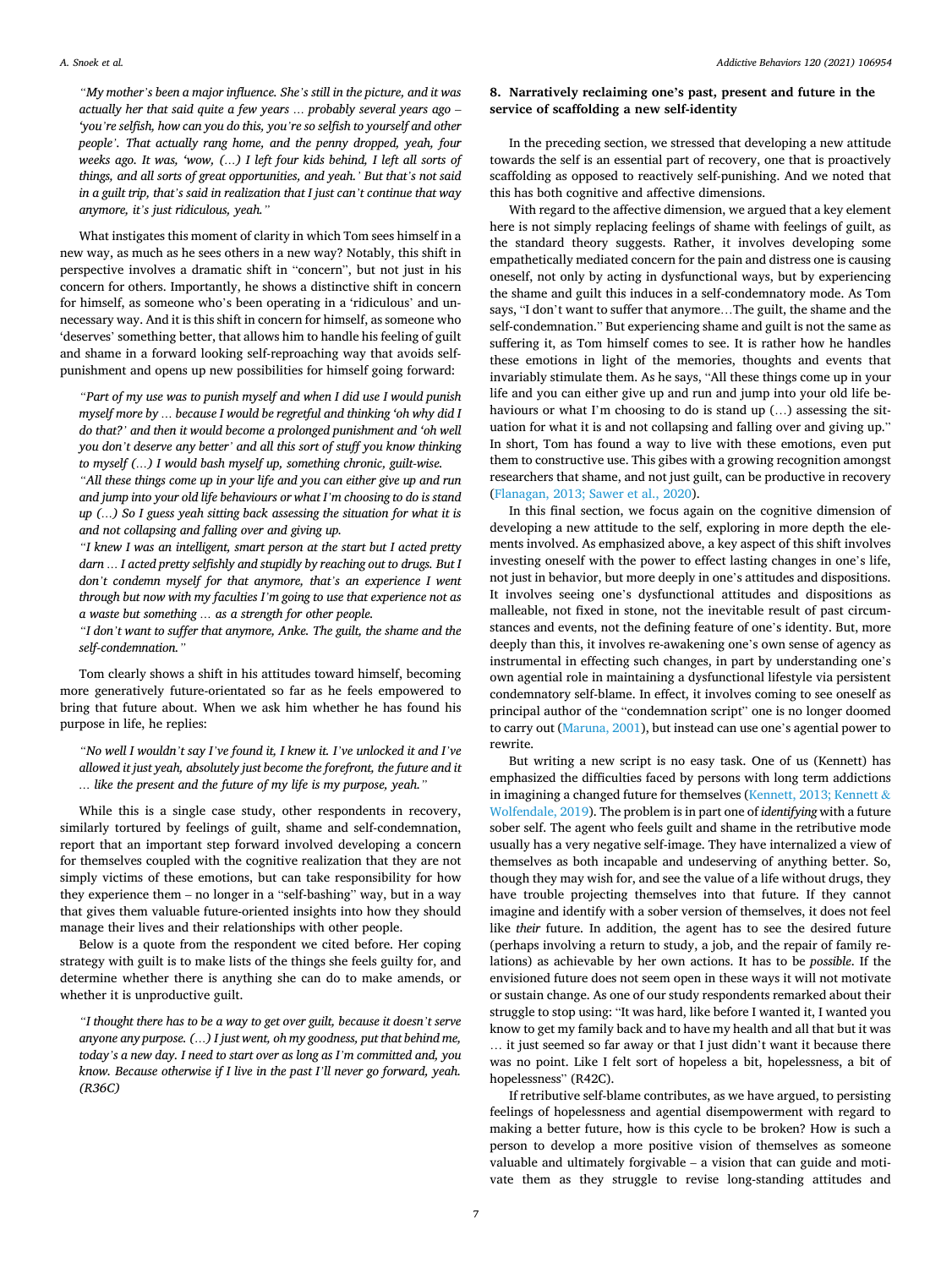dispositions and resist falling back into dysfunctional patterns of behaviour? How is this positive vision of the self to be stabilized and secured in order to underpin the scaffolding work of self-reproach?

Here we think narrative therapy may have something substantial to offer – therapy that encourages individuals to tell a better story of their lives and supports them in that endeavour. Perhaps surprisingly, research indicates such therapy works best if it is not solely focussed on the future, on what recovering individuals could be or become [\(Maruna](#page-8-0)  & [Ramsden, 2004;](#page-8-0) Maruna, 2001; O'[Reilly, 1997; Rotenberg, 1987;](#page-8-0)  [Vaughan, 2006](#page-8-0)). Rather, individuals do better when they are encouraged to 'reclaim' or 'rebiographize' their past ([Rotenberg, 1987\)](#page-9-0), both focussing on, and enhancing, remembered moments of happiness, particularly as these are linked to positive character traits or successful moments of coping (McConnell & [Snoek, 2018\)](#page-8-0). In effect, individuals are better able to project a newly emerging positive image of themselves into the future by first projecting that image into their past, finding in remembered events evidence that the person they want to be is in fact the person *they have always been*, empowered now to address those dysfunctional features of themselves by drawing on the lived experience of their own positive agency. In keeping with Kennett's insights, a better future becomes imaginatively possible for these individuals in so far as they are no longer trying to create someone new out of thin air. In short, as forensic psychologist Mordechai Rotenberg observes, stability and security in the new self-vision depends on maintaining "psychological continuity and cognitive congruity" with one's (re-biographized) past, a way of anchoring that self-vision in a previously lived reality, however reformatted that reality needs to be ([Rotenberg, 1987\)](#page-9-0).

We return to the case study of Tom to illustrate these themes. After our initial interview with Tom, we followed him for three years interviewing him on a yearly basis. In these years, we witnessed him undertaking hard work of recovery, an important element of which involved reclaiming his identity as someone who is essentially helpful, rather than someone who is essentially selfish. With the help of others, he develops narrative resources to elaborate and verify this alternative vision of himself now secured in his memory of past events.

In his interviews with us, there is one story about his childhood that he repeatedly references. When he was young, one of the neighborhood kids used to wet his bed and had to go to school in his soiled clothes. The boy got picked on for that reason, and Tom took pity on him and gave him his spare school uniform and made sure he was not picked on anymore. He also took in stray dogs and offered children from a boys' home nearby to come and live at his place.

In the course of relating these events, Tom describes himself as a helper. "I want to help others. I want to contribute to others' lives who are disadvantaged and stuff." But, importantly, the helping events he now recalls are not just from his pre-using past. The helpful persona persists even through periods of dysfunction – hence, becomes the underlying truth about himself on which he can depend. In evidence of this, Tom recounts an incident during his using life in which he stood up for his substance dependent friends. When attending church one of Tom's friends is asked to leave and not come back to sermons anymore, because some people in church are afraid he will steal their wallets. Tom defends this person, and his friend is welcomed back in the church:

*"I thought every Sunday you get up and say we're here for these people and now you've just shut the doors on one of the very people you say you're here for. (…) The people, the very people you are supposed to be supporting, you know the very people you say Jesus came for."* 

True to this reclaimed identity, Tom has become an advocate for people who are homeless or struggling with addiction. He is involved with various homeless organizations, where he negotiates the rights and needs of homeless people with policy makers. His church has provided other opportunities for him to develop his identity as a helper. A pastor friend of his has erected a church in Papua New Guinea, and Tom is eager to join him in doing community work there. In Australia, he is already involved in supporting local Aboriginal communities. Of late, he has also been offered a paid position as a mentor for homeless people.

Thus we see Tom anchoring his reclaimed identity, not just in narrative recountings of past events, but also – and critically – in core current and future projects to which he is committed in an ongoing way. And while we see this process of reclaiming his identity as central to his recovery, it is not a magic bullet. Tom has faced a number of challenges in the years that we have followed him, both practical and emotional. For instance: now that he has a fixed residential address, he has had to deal with court cases re-emerging from the past. In addition, he suffered a brief physical relapse after trying to come off methadone, with this relapse costing him his marriage. More deeply, he has faced scepticism regarding the stability of his new identity – some of it coming from others, but some of it funded from his own fear of continuing stigma in the eyes of others. When we asked him if it was hard to make new friends, he replied that the biggest challenge was relating to others in a way that took their acceptance of his reformed persona for granted:

*Only hard because of my own views, like you think people you know, know about you (…) mistrust you but that's only … (…) that was from my own personal … that was from myself, not because of the way I was being treated or anything in any way, so yeah but I've become a bit easier about it that people are accepting and you know they see change and they're willing to encourage you in that change.* 

*I think you know those battles within yourself about yourself, honesty, your truths, and I think that's where a lot of other addicts really, really struggle 'will people accept me for who I really am or is it easier to be seen as the user or the struggling ex-user?'* 

## **9. Conclusion**

Tom's experiences show how hard it can be for recovering and recovered individuals to reclaim a positive identity for themselves. The fight to overcome one's own self-condemning, self-stigmatizing shame and guilt is a hard enough mountain to climb. What we have only noted in passing in this paper is how other people – indeed, society at large – can materially contribute to these difficulties through punitive, stigmatizing, and identity-fixing attitudes and practices. We close with a brief consideration of this critical issue.

As one of us (Snoek) has argued elsewhere, stigma from society can result in internalizing this negative identity-fixing attitude towards the self, resulting in a pre-emptive practice of self-stigma that hinders recovery ([Matthews, Dwyer,](#page-8-0) & Snoek, 2017). [Kennett and Wolfendale](#page-8-0)  [\(2019\)](#page-8-0) have also argued that agency can be externally undermined through social and political narratives that deny people important elements of moral recognition (see also [Haslanger, 2012](#page-8-0)). Social narratives around addiction which portray persons with addiction as worthless and interpret all their actions through the lens of their addiction greatly increase the difficulty of individuals' developing and sustaining narratives that are genuinely supportive of change. If being an addict is taken to wholly define who someone is, how is that person able to maintain hope for a better future? Hostile social and structural environments including stigma, poverty, and lack of access to services all – act as external barriers to recovery and undermine an addicted person's attempts to exercise their agency in rebuilding their identity. As someone with a long-term addiction put it:

*…I'm totally unemployable. I'm over the hill, got no references, no appreciable skills, patchy work history at best, … I mean [participating in treatment] is not the answer to all my problems. Recovery is not going to make my problems go away* (Weinberg & [Kogel, 1995, p. 217\)](#page-9-0).

In this paper, we have outlined some steps that we believe are instrumental in promoting recovery and that are morally valuable in themselves. Primarily, we have been concerned with people's attitudes towards themselves. But, as we noted earlier, such attitudes are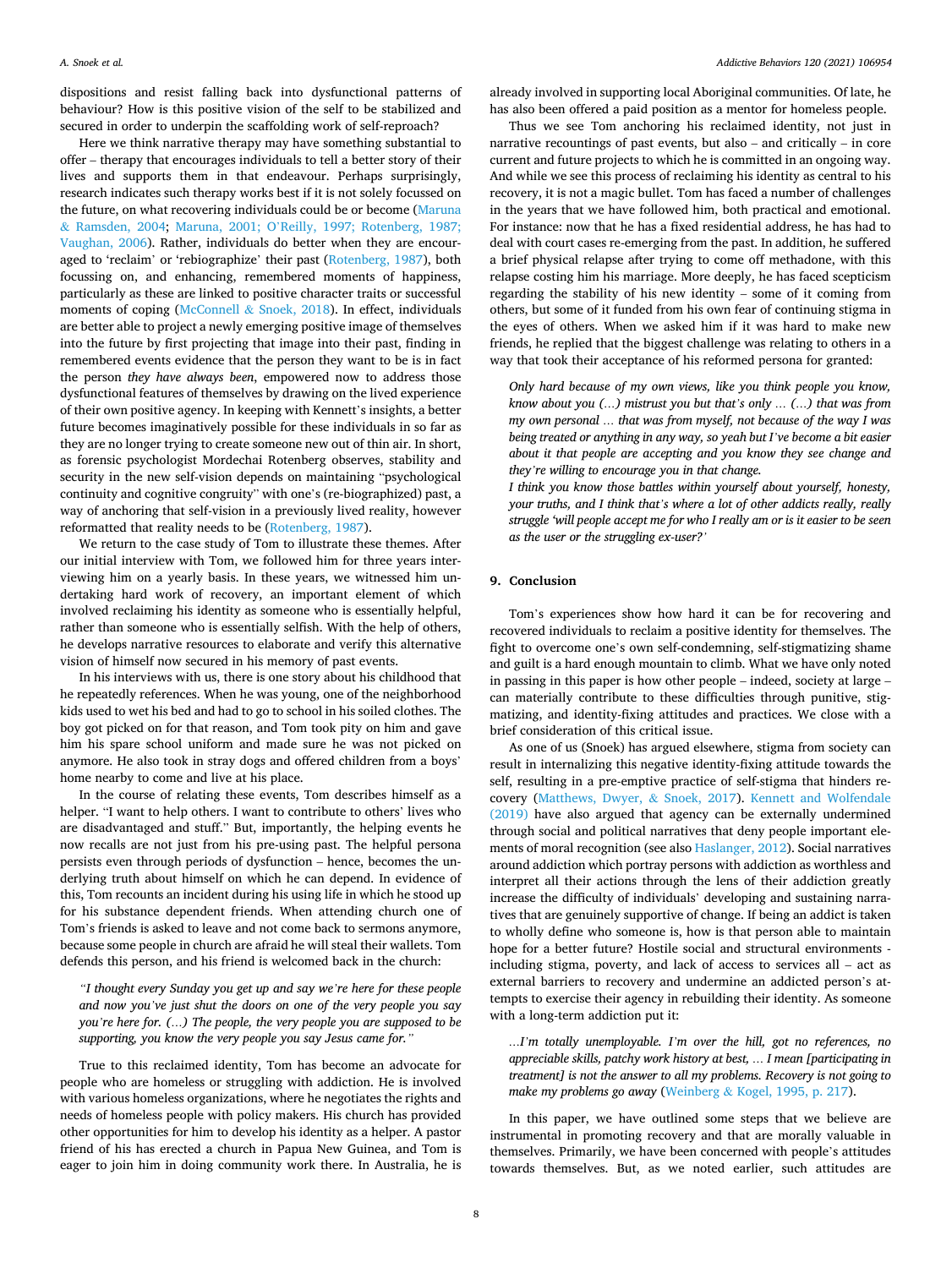<span id="page-8-0"></span>generally learned from the surrounding culture and can be especially toxic in relation to blame. Thus, we here want to re-emphasize a point we made earlier that supporting people in recovery requires foregoing attitudes and practices of retributive blame directed towards them in relation to their addiction. This recognizes the fact that others can play an essential role in modelling more constructive practices of holding responsible that we associate with scaffolding reproach. We see a good example of this in one of our studies, with one of our respondents describing how his son's manner of reproach became a turning point for him:

*"Dad, if you drink or not I don't care. I will still come and visit you, because I know who you are, you are more than your drink. You are a positive person, and I will always love you. Only, if you continue drinking, you will have a smaller role in my life. Because, if you stay drinking, you only have a year or three left in life." (R6)* 

This heartening example of reproach with encouragement shows how it is possible to provide external scaffolding to people with addiction, supporting their efforts to manage their guilt and shame by holding out a positive vision of who they are – a person that attracts, and is capable of attracting, love and admiration. All going well, a person who is externally scaffolded in this way will come to internalize this skill, becoming an empathetic self-scaffolder aided by narrative resources devoted to sustaining a positive vision of who they are and what they can be. Still, we don't want to minimize the amount of care, attention and social support involved in co-constructing a recovering person's path to recovery. The future that we hold out to people with addictions and encourage them to work towards must be one that is meaningfully available and valuable to them. As Tom's case shows, successful selfscaffolding often requires social recognition and social opportunities to make our revised stories come true.

## **Declaration of Competing Interest**

The authors declare that they have no known competing financial interests or personal relationships that could have appeared to influence the work reported in this paper.

#### **Acknowledgments**

We would like to thank Dorothee Horstkötter for her valuable feedback. We also gratefully acknowledge the support of the Australian Research Council (DP1094144) for our research project 'Addiction, moral identity and moral agency: integrating theoretical and empirical approaches'.

#### **References**

- [Adriansen, H. K. \(2012\). Timeline interviews: A tool for conducting life history research.](http://refhub.elsevier.com/S0306-4603(21)00139-8/h0005)  *[Qualitative Studies, 3](http://refhub.elsevier.com/S0306-4603(21)00139-8/h0005)*(1), 40–55.
- [Baumeister, R. F., Stillwell, A. M., & Heatherton, T. F. \(1994\). Guilt: An interpersonal](http://refhub.elsevier.com/S0306-4603(21)00139-8/h0010) approach. *[Psychological Bulletin, 115](http://refhub.elsevier.com/S0306-4603(21)00139-8/h0010)*(2), 243–267.
- Blum, A. (2008). Shame and guilt, misconceptions and controversies: A critical review of the literature. *Traumatology, 14*(3), 91–102. [https://doi.org/10.1177/](https://doi.org/10.1177/1534765608321070) [1534765608321070.](https://doi.org/10.1177/1534765608321070)
- Brandenburg, D. (2019). Inadequate agency and appropriate anger. *Ethical Theory and Moral Practice.* https://doi.org/10.1007/s10677-019-09982-w. *Moral Practice.* https://doi.org/10.1007/s1067
- Brandenburg, D., & Strijbos, D. (2020). The Clinical Stance and the Nurturing Stance. *Philosophy, Psychiatry, & Psychology, 27*(4), 379–394. [https://doi.org/10.1353/](https://doi.org/10.1353/ppp.2020.0049) [ppp.2020.0049.](https://doi.org/10.1353/ppp.2020.0049)
- Dearing, R. L., Stuewig, J., & Tangney, J. P. (2005). On the importance of distinguishing shame from guilt: Relations to problematic alcohol and drug use. *Addictive Behaviors,*  30(7), 1392-1404. https://doi.org/10.1016/j.addbeh.200
- Ehrmin, J. T. (2001). Unresolved feelings of guilt and shame in the maternal role with substance-dependent African American Women. *Journal of Nursing Scholarship, 33*  (1), 47–52.<https://doi.org/10.1111/j.1547-5069.2001.00047.x>.

[Flanagan, O. \(2013\). The shame of addiction.](http://refhub.elsevier.com/S0306-4603(21)00139-8/h0040) *Frontiers in Psychiatry, 4*(120), 1–11.

Fricker, M. (2016). What's the point of blame? A paradigm based explanation. *Nous, 50*  (1), 165–183.<https://doi.org/10.1111/nous.12067>.

- Funk, F., McGeer, V., & Gollwitzer, M. (2014). Get the message: Punishment is satisfying if the transgressor responds to its communicative intent. *Personality and Social Psychology Bulletin, 40*(8), 986–997. [https://doi.org/10.1177/0146167214533130.](https://doi.org/10.1177/0146167214533130)
- Gausel, N., & Leach, C. W. (2011). Concern for self-image and social image in the management of moral failure: Rethinking shame. *European Journal of Social Psychology, 41*(4), 468–478. <https://doi.org/10.1002/ejsp.803>.
- Gausel, N., Leach, C. W., Vignoles, V. L., & Brown, R. (2012). Defend or repair? Explaining responses to in-group moral failure by disentangling feelings of shame, rejection, and inferiority. *Journal of Personality and Social Psychology, 102*(5), 941–960. <https://doi.org/10.1037/a0027233>.
- Harder, David W. (1995). Shame and guilt assessment, and relationships of shame [guilt-proneness to psychopathology. In June Price Tangney, & K. W. Fisher \(Eds.\),](http://refhub.elsevier.com/S0306-4603(21)00139-8/h0065)  *[Self-Conscious Emotions: Shame, Guilt, Embarrassment and Pride](http://refhub.elsevier.com/S0306-4603(21)00139-8/h0065)* (pp. 368–392). New [York: Guilford Press.](http://refhub.elsevier.com/S0306-4603(21)00139-8/h0065)
- [Harder, D. W., & Lewis, S. J. \(1987\). The assessment of shame and guilt. In J. N. Butcher,](http://refhub.elsevier.com/S0306-4603(21)00139-8/h0070)  & C. D. Spielberger (Eds.), *[Advances in Personality Assessment](http://refhub.elsevier.com/S0306-4603(21)00139-8/h0070)* (pp. 89–114). Hillsdale, [NJ: Lawrence Erlbaum](http://refhub.elsevier.com/S0306-4603(21)00139-8/h0070).
- Harris, N. (2003). Reassessing the dimensionality of the moral emotions. *British Journal of Psychology, 94*(4), 457–473. [https://doi.org/10.1348/000712603322503033.](https://doi.org/10.1348/000712603322503033)
- Haslanger, S. (2012). *[Resisting Reality: Social Construction and Social Critique](http://refhub.elsevier.com/S0306-4603(21)00139-8/h0080)*. Oxford [University Press](http://refhub.elsevier.com/S0306-4603(21)00139-8/h0080).
- [Kennett, J. \(2013\). Just Say No? Addiction and the elements of self-control. In N. Levy](http://refhub.elsevier.com/S0306-4603(21)00139-8/h0085)  (Ed.), *[Addiction and Self-Control: Perspectives from Philosophy, Psychology, and](http://refhub.elsevier.com/S0306-4603(21)00139-8/h0085) Neuroscience* (pp. 144–[164\). Oxford: Oxford University Press.](http://refhub.elsevier.com/S0306-4603(21)00139-8/h0085)
- [Kennett, J., & Matthews, S. \(2008\). Normative agency. In C. Mackenzie, & K. Atkins](http://refhub.elsevier.com/S0306-4603(21)00139-8/h0090) (Eds.), *[Practical Identity and Narrative Agency](http://refhub.elsevier.com/S0306-4603(21)00139-8/h0090)* (pp. 212–231). New York: Routledge. Kennett, J., Matthews, S., & Snoek, A. (2013). Pleasure and addiction. *Frontiers in*
- *Psychiatry, 4*(September), 1–11. [https://doi.org/10.3389/fpsyt.2013.00117.](https://doi.org/10.3389/fpsyt.2013.00117)
- [Kennett, J., & Wolfendale, J. \(2019\). Self control and moral security. In D. Shoemaker](http://refhub.elsevier.com/S0306-4603(21)00139-8/h0100) (Ed.), *[Oxford Studies in Agency and Responsibility](http://refhub.elsevier.com/S0306-4603(21)00139-8/h0100)* (pp. 33–63). Oxford: Oxford [University Press](http://refhub.elsevier.com/S0306-4603(21)00139-8/h0100).
- Kristjánsson, K. (2014). Is shame an ugly emotion? Four discourses—two contrasting interpretations for moral education. *Studies in Philosophy and Education, 33*(5), 495–511. <https://doi.org/10.1007/s11217-013-9399-7>.
- Lacey, N., & Pickard, H. (2013). From the consulting room to the court room? Taking the clinical model of responsibility without blame into the legal realm. *Oxford Journal of Legal Studies, 33*(1), 1–29. <https://doi.org/10.1093/ojls/gqs028>.
- Leith, K. P., & Baumeister, R. F. (1998). Empathy, shame, guilt, and narratives of interpersonal conflicts: Guilt-prone people are better at perspective taking. *Journal of Personality, 66*(1), 1–37. [https://doi.org/10.1111/1467-6494.00001.](https://doi.org/10.1111/1467-6494.00001)

[Lewis, H. B. \(1971\). Shame and guilt in neurosis.](http://refhub.elsevier.com/S0306-4603(21)00139-8/h0120) *Psychoanalytic Review, 58*(3), 419–438. Lewis, M. D. (2015). *[The Biology of Desire. Why Addiction Is Not a Disease](http://refhub.elsevier.com/S0306-4603(21)00139-8/h0125)*. New York: [PublicAffairs.](http://refhub.elsevier.com/S0306-4603(21)00139-8/h0125)

- Lickel, B., Kushlev, K., Savalei, V., Matta, S., & Schmader, T. (2014). Shame and the motivation to change the self. *Emotion, 14*(6), 1049–1061. [https://doi.org/10.1037/](https://doi.org/10.1037/a0038235)  [a0038235.](https://doi.org/10.1037/a0038235)
- Lindsay-Hartz, J. (1984). Contrasting experiences of shame and guilt. *American Behavioral Scientist, 271*(6), 689–704. [https://doi.org/10.1177/](https://doi.org/10.1177/000276484027006003) [000276484027006003](https://doi.org/10.1177/000276484027006003).
- Luyten, P., Fontaine, J. R. J., & Corveleyn, J. (2002). Does the test of self-conscious affect (TOSCA) measure maladaptive aspects of guilt and adaptive aspects of shame? An empirical investigation. *Personality and Individual Differences, 33*, 1373–1387. [https://doi.org/10.1016/S0191-8869\(02\)00197-6.](https://doi.org/10.1016/S0191-8869(02)00197-6)
- [Macnamara, C. \(2015\). Reactive attitudes as communicative entities.](http://refhub.elsevier.com/S0306-4603(21)00139-8/h0145) *Philosophy and [Phenomenological Research, 90](http://refhub.elsevier.com/S0306-4603(21)00139-8/h0145)*(3), 546–569.
- Maruna, Shadd (2001). In *[Making Good: How Ex-Convicts Reform and Rebuild Their Lives](http://refhub.elsevier.com/S0306-4603(21)00139-8/h0150)*. [Washington, D.C: American Psychological Association](http://refhub.elsevier.com/S0306-4603(21)00139-8/h0150).
- [Maruna, S. A., & Ramsden, D. \(2004\). Living to Tell The Tale: Redemption narratives,](http://refhub.elsevier.com/S0306-4603(21)00139-8/h0155) [shame management, and offender rehabilitation. In A. Lieblich, D. P. McAdams, &](http://refhub.elsevier.com/S0306-4603(21)00139-8/h0155)  J. Josselson (Eds.), *[Healing Plots: The Narrative Basis of Psychotherapy](http://refhub.elsevier.com/S0306-4603(21)00139-8/h0155)* (pp. 129–151). [Washington, DC: American Psychological Association](http://refhub.elsevier.com/S0306-4603(21)00139-8/h0155).
- Matthews, S., Dwyer, R., & Snoek, A. (2017). Stigma and self-stigma in addiction. *Journal of Bioethical Inquiry, 14*(2), 275–286. [https://doi.org/10.1007/s11673-017-9784-y.](https://doi.org/10.1007/s11673-017-9784-y)
- [McConnell, D., & Snoek, A. \(2018\). The importance of self-narration in recovery from](http://refhub.elsevier.com/S0306-4603(21)00139-8/h0165)  addiction. *[Philosophy, Psychiatry,](http://refhub.elsevier.com/S0306-4603(21)00139-8/h0165) & Psychology, 25*(3), 31–44.
- [McGeer, V. \(2011\). Co-reactive attitudes and the making of moral community. In](http://refhub.elsevier.com/S0306-4603(21)00139-8/h0170)  [Robyn Langdon, & Catriona Mackenzie \(Eds.\),](http://refhub.elsevier.com/S0306-4603(21)00139-8/h0170) *Emotions, Imagination, and Moral Reasoning* [\(1st ed.\). New York, NY: Psychology Press](http://refhub.elsevier.com/S0306-4603(21)00139-8/h0170).
- McGeer, V. (2013). Civilizing blame. In J. D. Coates, & N. A. Tognazzini (Eds.), *Blame: Its Nature and Norms* (pp. 162–188). Oxford: Oxford University Press. [https://doi.org/](https://doi.org/10.1093/acprof:oso/9780199860821.003.0009) [10.1093/acprof:oso/9780199860821.003.0009.](https://doi.org/10.1093/acprof:oso/9780199860821.003.0009)
- McGeer, V. (2018a). Scaffolding agency: A proleptic account of the reactive attitudes. *European Journal of Philosophy, 27*(2), 1–23. <https://doi.org/10.1111/ejop.12408>.
- McGeer, V. (2018b). Intelligent capacities. *Proceedings of the Aristotelian Society, 118*(Part 3), 1–30. [https://doi.org/10.1093/arisoc/aoy017.](https://doi.org/10.1093/arisoc/aoy017)
- McGeer (2020). Empathy Internalized: The Scaffolding Power of Self-Directed Emotions. McGeer, V., & Funk, F. (2015). Are 'optimistic' theories of criminal justice
- psychologically feasible? The probative case of civic republicanism. *Criminal Law and Philosophy, 11*, 1–22.<https://doi.org/10.1007/s11572-015-9381-2>.
- McKenna, M. (2012). *Conversation and Responsibility*[. New York, NY: Oxford University](http://refhub.elsevier.com/S0306-4603(21)00139-8/h0200)  [Press.](http://refhub.elsevier.com/S0306-4603(21)00139-8/h0200)
- Meehan, William, O'connor, Lynn E., Berry, Jack W., Weiss, Joseph, Momson, Andrea, & Acampora, Alfonso (1996). Guilt, shame, and depression in clients in recovery from addiction. *Journal of Psychoactive Drugs, 28*(2), 125–134. [https://doi.org/10.1080/](https://doi.org/10.1080/02791072.1996.10524385)  [02791072.1996.10524385.](https://doi.org/10.1080/02791072.1996.10524385)